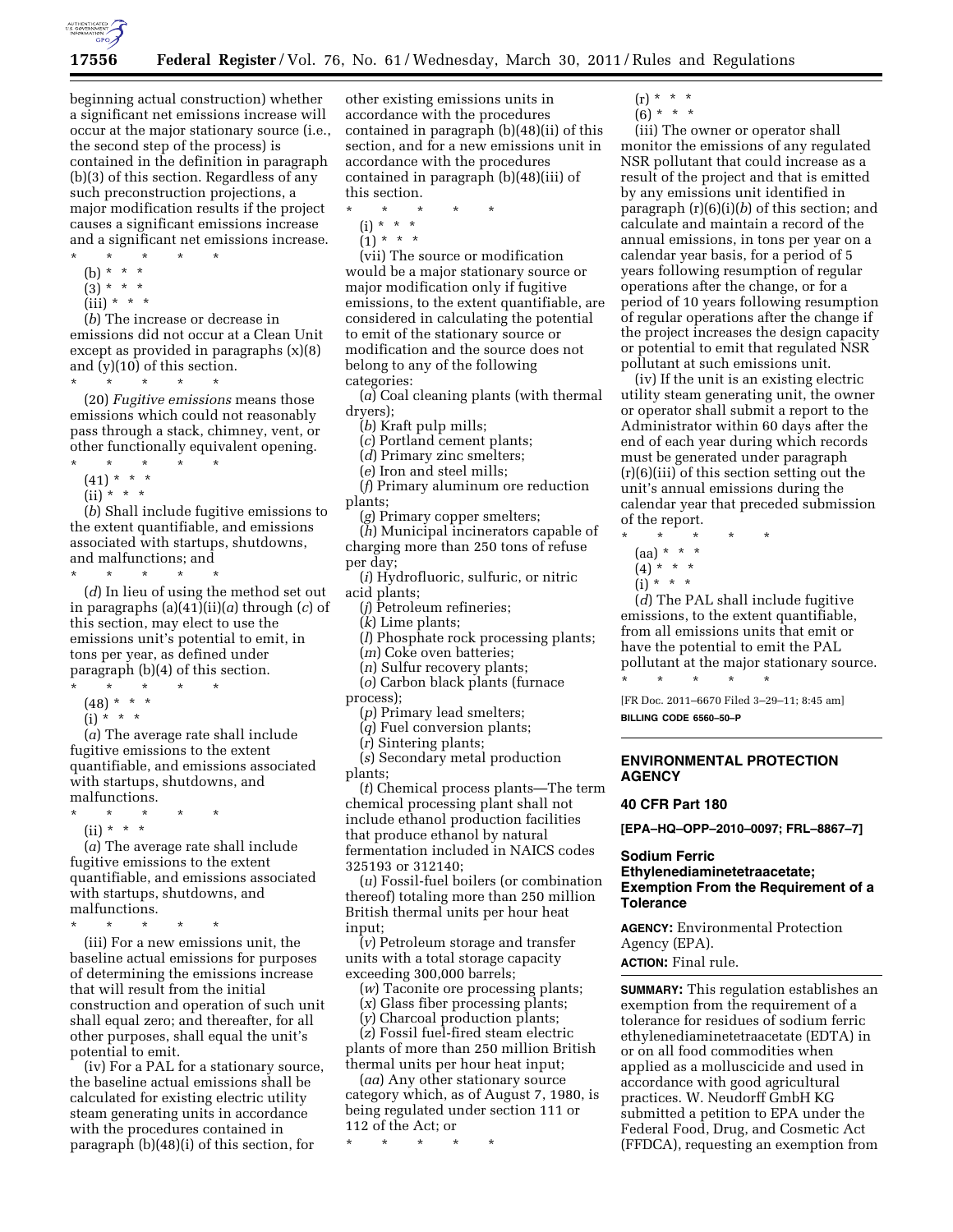the requirement of a tolerance. This regulation eliminates the need to establish a maximum permissible level for residues of sodium ferric EDTA under the FFDCA.

**DATES:** This regulation is effective March 30, 2011. Objections and requests for hearings must be received on or before May 31, 2011, and must be filed in accordance with the instructions provided in 40 CFR part 178 (see also Unit I.C. of the **SUPPLEMENTARY INFORMATION**).

**ADDRESSES:** EPA has established a docket for this action under docket identification (ID) number EPA–HQ– OPP–2010–0097. All documents in the docket are listed in the docket index available at *[http://www.regulations.gov.](http://www.regulations.gov)*  Although listed in the index, some information is not publicly available, *e.g.,* Confidential Business Information (CBI) or other information whose disclosure is restricted by statute. Certain other material, such as copyrighted material, is not placed on the Internet and will be publicly available only in hard copy form. Publicly available docket materials are available in the electronic docket at *[http://www.regulations.gov,](http://www.regulations.gov)* or, if only available in hard copy, at the Office of Pesticide Programs (OPP) Regulatory Public Docket in Rm. S–4400, One Potomac Yard (South Bldg.), 2777 S. Crystal Dr., Arlington, VA. The Docket Facility is open from 8:30 a.m. to 4 p.m., Monday through Friday, excluding legal holidays. The Docket Facility telephone number is (703) 305–5805.

**FOR FURTHER INFORMATION CONTACT:** John Fournier, Biopesticides and Pollution Prevention Division (7511P), Environmental Protection Agency, 1200 Pennsylvania Ave., NW., Washington, DC 20460–0001; telephone number: (703) 308–0169; e-mail address: *[fournier.john@epa.gov.](mailto:fournier.john@epa.gov)* 

# **SUPPLEMENTARY INFORMATION:**

#### **I. General Information**

### *A. Does this action apply to me?*

You may be potentially affected by this action if you are an agricultural producer, food manufacturer, or pesticide manufacturer. Potentially affected entities may include, but are not limited to:

• Crop production (NAICS code 111).

• Animal production (NAICS code 112).

• Food manufacturing (NAICS code 311).

• Pesticide manufacturing (NAICS code 32532).

This listing is not intended to be exhaustive, but rather provides a guide

for readers regarding entities likely to be affected by this action. Other types of entities not listed in this unit could also be affected. The North American Industrial Classification System (NAICS) codes have been provided to assist you and others in determining whether this action might apply to certain entities. If you have any questions regarding the applicability of this action to a particular entity, consult the person listed under **FOR FURTHER INFORMATION CONTACT**.

### *B. How can I get electronic access to other related Information?*

You may access a frequently updated electronic version of 40 CFR part 180 through the Government Printing Office's e-CFR site at *[http://](http://www.gpoaccess.gov/ecfr)  [www.gpoaccess.gov/ecfr.](http://www.gpoaccess.gov/ecfr)* To access the harmonized test guidelines referenced in this document electronically, please go to *<http://www.epa.gov/oscpp>*and select ''Test Methods and Guidelines.''

### *C. How can I file an objection or hearing request?*

Under FFDCA section 408(g), 21 U.S.C. 346a(g), any person may file an objection to any aspect of this regulation and may also request a hearing on those objections. You must file your objection or request a hearing on this regulation in accordance with the instructions provided in 40 CFR part 178. To ensure proper receipt by EPA, you must identify docket ID number EPA–HQ– OPP–2010–0097 in the subject line on the first page of your submission. All objections and requests for a hearing must be in writing, and must be received by the Hearing Clerk on or before May 31, 2011. Addresses for mail and hand delivery of objections and hearing requests are provided in 40 CFR 178.25(b).

In addition to filing an objection or hearing request with the Hearing Clerk as described in 40 CFR part 178, please submit a copy of the filing that does not contain any CBI for inclusion in the public docket. Information not marked confidential pursuant to 40 CFR part 2 may be disclosed publicly by EPA without prior notice. Submit a copy of your non-CBI objection or hearing request, identified by docket ID number EPA–HQ–OPP–2010–0097, by one of the following methods:

• *Federal eRulemaking Portal: [http://](http://www.regulations.gov)  [www.regulations.gov.](http://www.regulations.gov)* Follow the on-line instructions for submitting comments.

• *Mail:* OPP Regulatory Public Docket (7502P), Environmental Protection Agency, 1200 Pennsylvania Ave., NW., Washington, DC 20460–0001.

• *Delivery:* OPP Regulatory Public Docket (7502P), Environmental

Protection Agency, Rm. S–4400, One Potomac Yard (South Bldg.), 2777 S. Crystal Dr., Arlington, VA. Deliveries are only accepted during the Docket Facility's normal hours of operation (8:30 a.m. to 4 p.m., Monday through Friday, excluding legal holidays). Special arrangements should be made for deliveries of boxed information. The Docket Facility telephone number is (703) 305–5805.

# **II. Background and Statutory Findings**

In the **Federal Register** of September 30, 2010 (75 FR 60452) (FRL–8837–2), EPA issued a notice pursuant to section 408(d)(3) of FFDCA, 21 U.S.C. 346a(d)(3), announcing the filing of a pesticide tolerance petition (PP 9F7668) by W. Neudorff GmbH KG, An der Mühle 3, Postfach 1209, 31860 Emmerthal, Germany (c/o Walter G. Talarek, P.C., 1008 Riva Ridge Dr., Great Falls, VA 22066–1620). The petition requested that 40 CFR part 180 be amended by establishing an exemption from the requirement of a tolerance for residues of sodium ferric EDTA. This notice referenced a summary of the petition prepared by the petitioner, W. Neudorff GmbH KG, which is available in the docket, *[http://](http://www.regulations.gov) [www.regulations.gov.](http://www.regulations.gov)* There were no comments received in response to the

notice of filing.

Section  $408(c)(2)(A)(i)$  of FFDCA allows EPA to establish an exemption from the requirement for a tolerance (the legal limit for a pesticide chemical residue in or on a food) only if EPA determines that the exemption is "safe." Section 408(c)(2)(A)(ii) of FFDCA defines "safe" to mean that "there is a reasonable certainty that no harm will result from aggregate exposure to the pesticide chemical residue, including all anticipated dietary exposures and all other exposures for which there is reliable information.'' This includes exposure through drinking water and in residential settings, but does not include occupational exposure. Pursuant to section  $408(c)(2)(B)$  of FFDCA, in establishing or maintaining in effect an exemption from the requirement of a tolerance, EPA must take into account the factors set forth in section 408(b)(2)(C) of FFDCA, which require EPA to give special consideration to exposure of infants and children to the pesticide chemical residue in establishing a tolerance and to ''ensure that there is a reasonable certainty that no harm will result to infants and children from aggregate exposure to the pesticide chemical residue.'' Additionally, section 408(b)(2)(D) of FFDCA requires that the Agency consider ''available information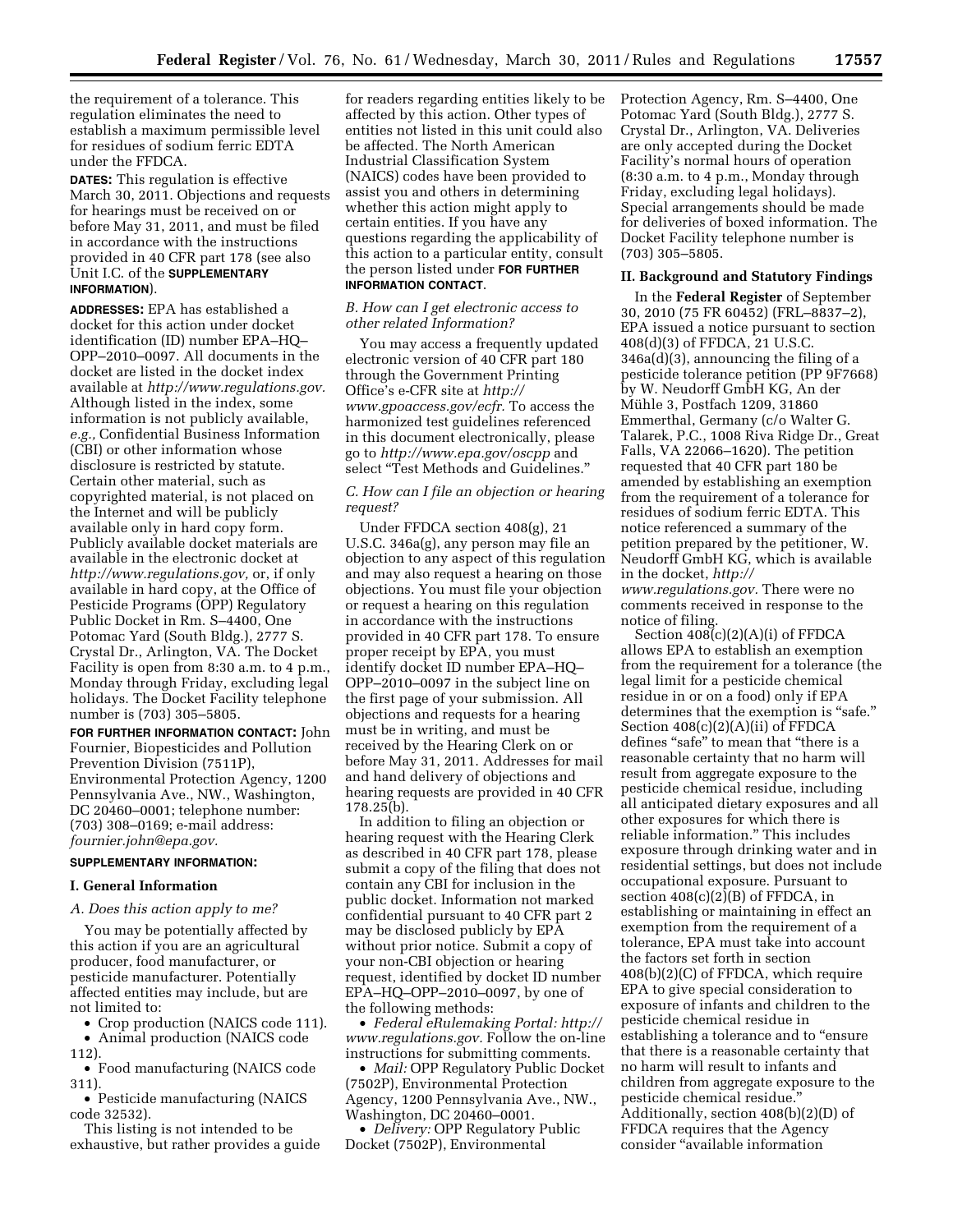concerning the cumulative effects of a particular pesticide's residues'' and ''other substances that have a common mechanism of toxicity.''

EPA performs a number of analyses to determine the risks from aggregate exposure to pesticide residues. First, EPA determines the toxicity of pesticides. Second, EPA examines exposure to the pesticide through food, drinking water, and through other exposures that occur as a result of pesticide use in residential settings.

### **III. Toxicological Profile**

Consistent with section 408(b)(2)(D) of FFDCA, EPA has reviewed the available scientific data and other relevant information in support of this action and considered its validity, completeness, and reliability and the relationship of this information to human risk. EPA has also considered available information concerning the variability of the sensitivities of major identifiable subgroups of consumers, including infants and children.

### *A. Overview of Sodium Ferric EDTA*

The pesticidal active ingredient, sodium ferric EDTA, is a molluscicide that has historically been used to control terrestrial slugs and snails in agriculture and on ornamental landscaping. The compound is comprised of iron in a sodium chelate. This chelate forms a soluble, complex molecule with iron ions, inactivating the ions so that they cannot normally react with other elements or ions to produce precipitates or scale. In this form, the iron is more bioavailable than in other mineral sources (Ref. 1). Bioavailability of iron is an essential quality of sodium ferric EDTA as the iron in this compound is responsible for controlling slugs and snails. That is, when slugs or snails ingest sodium ferric EDTA, the iron in the compound interacts with hemocyanin, a copperbased respiratory protein common to the blood of mollusks and responsible for their oxygen transport. This interaction with hemocyanin causes suffocation and eventually results in the death of slugs and snails. Iron does not have this interaction, however, in organisms that do not use hemocyanin for oxygen transport (*e.g.,* mammals).

Iron is a necessary nutrient for all mammals and other vertebrates because it is a component of hemoglobin, the oxygen transport protein found in red blood cells of vertebrates. It is the most abundant element on Earth and, as such, can be found in most soil and water. It is an essential nutrient listed as Generally Recognized as Safe (GRAS) by the Food and Drug Administration

(FDA) for direct addition to food (21 CFR 184.1375) and is added to commonly consumed, fortified foods such as enriched flour, bread, pasta, and grains. Sodium Ferric EDTA is allowed as a direct food additive by the FDA and is used as a source of iron for nutritional fortification in foods such as powdered meal replacements, flavored milk, and fruit-flavored beverages (Ref. 2), as well as soy, fish, teriyaki, and hoisin sauces (Ref. 3). The compound is also a common constituent of many cosmetic products and, despite being present at much higher concentrations than those found in sodium ferric EDTA end-use pesticide products used for control of slugs and snails, has an extensive history of safe use as an agricultural fertilizer.

In 2008, EPA registered the first sodium ferric EDTA-containing product for control of slugs and snails. EPA assessed the risks to human health and concluded that, when sodium ferric EDTA was used in accordance with widespread and commonly recognized practices, no unreasonable adverse effects on the environment were expected (Ref. 4). At the time of this initial sodium ferric EDTA registration, the applicant did not petition EPA to establish a tolerance or tolerance exemption because all uses were nonfood. On December 6, 2009, however, EPA was petitioned by W. Neudorff GmbH KG to establish an exemption from the requirement of a tolerance for residues of sodium ferric EDTA in or on all food commodities. Accordingly, EPA has completed a risk assessment of mammalian toxicology data submitted in support of this request. The overall conclusions from these data are described in Unit III.B., while more indepth synopses of the study results can be found in the risk assessment and Biopesticides Registration Action Document provided as references in Unit IX. (Refs. 5 and 6).

### *B. Biochemical Pesticide Human Health Assessment Data Requirements*

1. *Acute toxicity.* Tier I acute toxicity studies of technical grade sodium ferric EDTA (Slugkil MP, containing 71.42% sodium ferric EDTA) showed that the active ingredient is a Toxicity Category III (slightly toxic) compound via the oral and dermal routes of exposure, a Toxicity Category III (slightly irritating) compound via the dermal and eye routes of exposure, and a Toxicity Category IV (practically nontoxic) compound for inhalation exposure. Moreover, sodium ferric EDTA is not a dermal sensitizer. Given the results of these studies, no additional toxicity (*i.e.,* Tiers II or III) or residue data are

required to support food uses of this biochemical active ingredient. These acute toxicity studies confirm sodium ferric EDTA's low toxicity profile.

i. The acute oral median lethal dose  $(LD_{50})$  for sodium ferric EDTA in rats was greater than 2,000 milligrams per kilogram (mg/kg) and confirmed low toxicity through oral exposure (Master Record Identification Number (MRID No.) 47942507). Sodium Ferric EDTA is classified as Toxicity Category III for acute oral toxicity.

ii. The acute dermal  $LD_{50}$  for sodium ferric EDTA in rats was greater than 2,000 mg/kg, which confirmed low dermal toxicity (MRID No. 47942508). Sodium Ferric EDTA is classified as Toxicity Category III for acute dermal toxicity.

iii. The acute inhalation median lethal concentration  $(LC_{50})$  for sodium ferric EDTA in rats was greater than 2.75 milligrams per liter (mg/L) and showed practically no inhalation toxicity (MRID No. 47942512). Sodium Ferric EDTA is classified as Toxicity Category IV for acute inhalation toxicity.

iv. A primary eye irritation study showed that exposure to sodium ferric EDTA will cause temporary, mild eye irritation (MRID No. 47942509). Accordingly, EPA has determined that sodium ferric EDTA is Toxicity Category III for primary eye irritation.

v. A primary dermal irritation study showed that exposure to sodium ferric EDTA is slightly irritating (MRID No. 47942510) and a skin sensitization study showed that sodium ferric EDTA is not a sensitizer to the skin (MRID No. 47942511). Accordingly, EPA has determined that sodium ferric EDTA is Toxicity Category III for dermal irritation.

2. *Subchronic toxicity.*—i. Submission of 90-day oral toxicity data was waived by EPA because the acute oral toxicity study demonstrated sodium ferric EDTA's low toxicity  $(LD_{50} > 2,000 \text{ mg})$ kg). In their waiver rationale, the petitioner also cited information from EPA's 2008 sodium ferric EDTA Biopesticides Registration Action Document (BRAD):

No references for feeding studies using sodium ferric EDTA were located in the published literature. Rats fed low mineral diets with or without calcium disodium EDTA for four months had reduced weight gain, but their general condition was comparable to that of controls (Ref. 7). Rats fed 1%, 5%, or 10% disodium salt of EDTA for 90 days had significantly lower food consumption and weight gain than controls (Ref. 8). Hematology was comparable among all groups, except that prothrombin time was increased in the 10% group. The only significant necropsy finding was pale livers in the 10% group.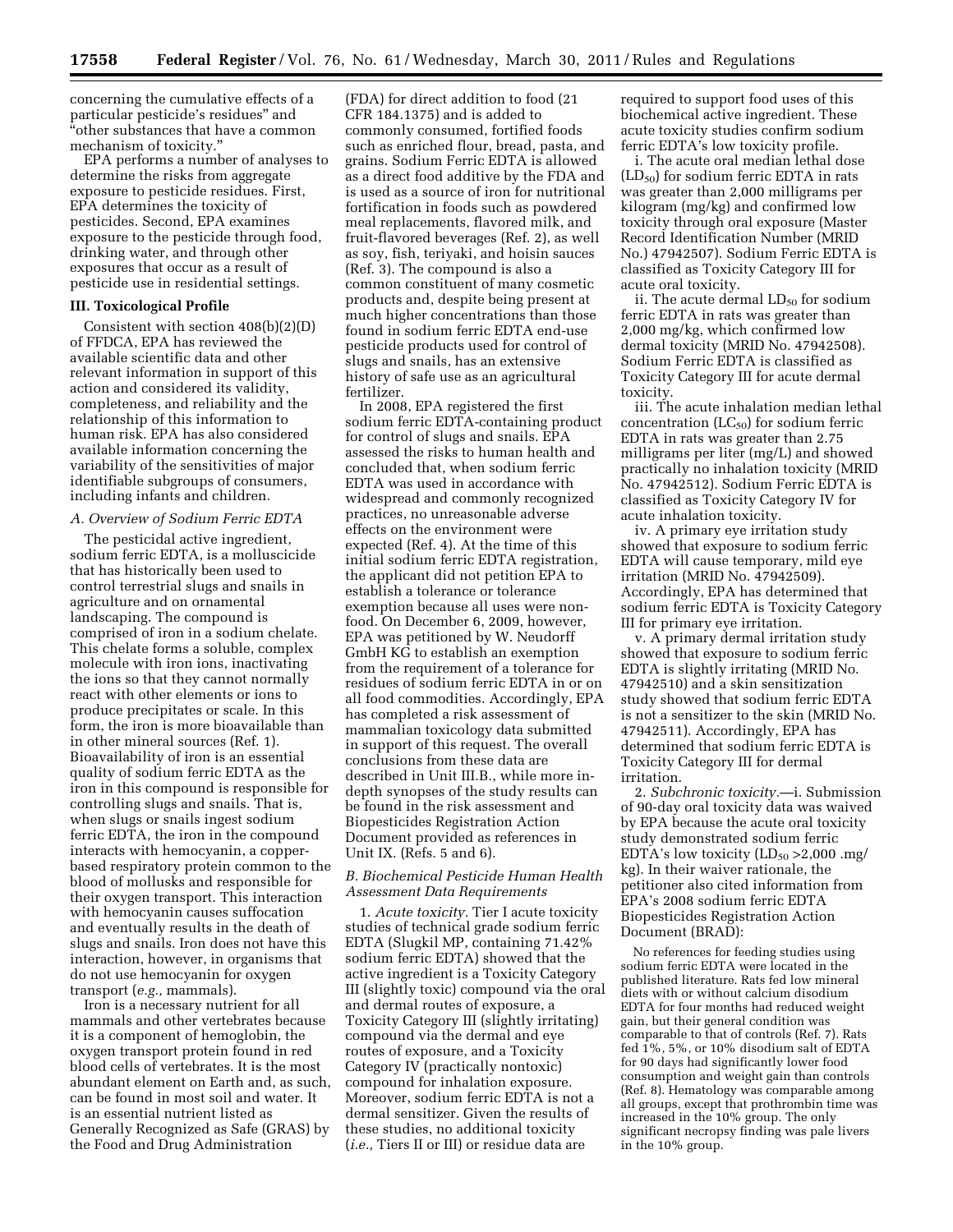Mice fed 3,750 or 7,500 ppm trisodium EDTA for 103 weeks had no treatment-related clinical signs, and gross and microscopic pathology were unremarkable (Ref. 9). A companion study conducted by NCI using rats produced the same results (Ref. 9). In a 12-month feeding study using dogs, Oser et al (1963) found no significant changes in hematology or urinalysis parameters, and no abnormal gross or microscopic findings in groups receiving up to 250 mg/kg body weight/day of calcium disodium EDTA (Ref. 10).

The information cited above refers to feeding studies using sodium EDTA and calcium disodium EDTA. The Agency has assessed the toxicity profile of these and other EDTA salts (Refs. 11 and 12), and concluded that they are closely related. This information sufficed for the assessment of toxicological risk characterization of sodium ferric EDTA.

Additionally, iron is an essential nutrient listed as GRAS by the FDA, and both iron and sodium ferric EDTA are allowed as direct food additives to increase the nutritional content of food and food supplements. Sodium Ferric EDTA is also used in agriculture as a fertilizer. Given all of this information, EPA concluded that no subchronic oral toxicity is expected when this compound is used in accordance with good agricultural practices.

ii. Submission of 90-day dermal toxicity data was waived by EPA because acute guideline studies demonstrated that sodium ferric EDTA has low dermal toxicity  $(LD_{50} > 2,000)$ mg/kg), is a slight dermal irritant, and is not a dermal sensitizer. Repeated dermal exposure, under conditions of product use at a concentration that could be toxic, is not anticipated.

iii. Submission of 90-day inhalation data was waived by EPA because the acute inhalation toxicity study demonstrated sodium ferric EDTA's lack of toxicity (Toxicity Category IV). Repeated inhalation exposure, under conditions of product use at a concentration that could be toxic, is not anticipated.

3. *Developmental toxicity and mutagenicity.* Acceptable waiver requests were submitted to address the data requirements for Developmental toxicity and Mutagenicity (OPPTS 870.3700). The Agency concluded that humans are regularly exposed to iron found abundantly in nature and from the use of sodium ferric EDTA as fertilizer. No negative effects of sodium ferric EDTA have been reported because of its low toxicity and low water solubility, which decreases its absorption in the intestine. Moreover, the active ingredient is not a mutagen nor is it related to any known classes of mutagens. After considering the

aforementioned information and the extensive history of use of sodium ferric EDTA in agriculture and food without deleterious effects, EPA waived the requirement to submit developmental toxicity and mutagenicity data.

#### **IV. Aggregate Exposures**

In examining aggregate exposure, section 408 of FFDCA directs EPA to consider available information concerning exposures from the pesticide residue in food and all other nonoccupational exposures, including drinking water from ground water or surface water and exposure through pesticide use in gardens, lawns, or buildings (residential and other indoor uses).

#### *A. Dietary Exposure*

1. *Food.* The primary route of sodium ferric EDTA exposure to the general population will be through consumption of food; however, there is no reason to expect that practical use of sodium ferric EDTA, in accordance with good agricultural practices, will constitute any significant hazard.

Sodium Ferric EDTA is comprised of iron in a sodium chelate. Iron is abundant in nature, an essential nutrient, and listed as GRAS for direct addition to food (21 CFR 184.1375). Sodium Ferric EDTA is regarded as safe for use as a dietary supplement to increase iron bioavailability and prevent iron deficiency. In humans, iron is an essential nutrient that is vital to the processes by which cells generate energy. It is available to animals from food derived from other animals and plants.

When sodium ferric EDTA is ingested, the chelate holds the iron in the stomach until pH rises in the upper small intestine. As pH rises, the strength of the complex progressively diminishes, allowing exchange with other metals and iron for absorption. Iron dissociates from the EDTA moiety and is released in the duodenum prior to absorption. Only a very small fraction of the sodium ferric EDTA complex (less than 1%) is absorbed intact. Intact EDTA metal complexes are rapidly excreted; they do not accumulate or undergo biotransformation (Ref. 13).

European Food Safety Authority Panel on Food Additives and Nutrient Sources added to Food (2010) concluded that, when sodium ferric EDTA is used in food supplements at levels that provide 22.3 milligrams (mg) of iron/day for adults and 11.1 mg of iron/day for children, the use of sodium ferric EDTA as a source of iron in foods is of no safety concern as long as it does not lead to an exposure of EDTA above  $1.9 \text{ mg/kg/day}.$ 

Exposure to EDTA and salts of EDTA already occurs through certain FDAapproved uses as food additives, in sanitizing solutions, and in pharmaceutical products, or through their use in soaps, shampoos, or cosmetics. EDTA has also been administered safely under medical supervision as treatment for heavy metal poisoning. The results of toxicity testing and information found in public literature indicate that there is no risk to human health from residues of sodium ferric EDTA in food crops. Furthermore, residues from the formulations in agricultural use sites (certified limits <4% by weight) and residential use sites (<1% of typical formulations) are not likely to exceed levels currently consumed in commonly eaten foods. In addition, the use of EDTA and EDTA salts in pesticide products is expected to result in much lower exposure than the FDA-regulated use of these compounds, as well as lower exposure than their use in pharmaceuticals or cosmetic products.

The concentration of iron needed for good plant growth is below the concentration needed by animals for good cellular functioning. In agriculture, iron sodium chelate is used as micronutrient fertilizer at much higher concentrations than those present in sodium ferric EDTA-containing pesticide products, which are labeled for maximum application rates of below 25 mg of sodium ferric EDTA per square foot. The use of sodium ferric EDTA in pesticides is expected to result in much lower exposure than through its use in plant fertilizers, pharmaceutical products, or cosmetic products. Based on review and evaluation of available information, EPA concludes that there is a reasonable certainty of no harm from residues of sodium ferric EDTA when applied as a molluscicide and used in accordance with good agricultural practices.

2. *Drinking water exposure.* No significant drinking water exposure or residues are expected to result from the use of sodium ferric EDTA as a molluscicide. The active ingredient is intended for use directly on food commodities or the soil around crops and is not to be applied directly to water. If used in accordance with EPAapproved labeling and good agricultural practices, sodium ferric EDTA is not likely to accumulate in drinking water. Overall, exposures from residues in drinking water are unlikely and are not expected to pose a quantifiable risk due to environmental fate of sodium ferric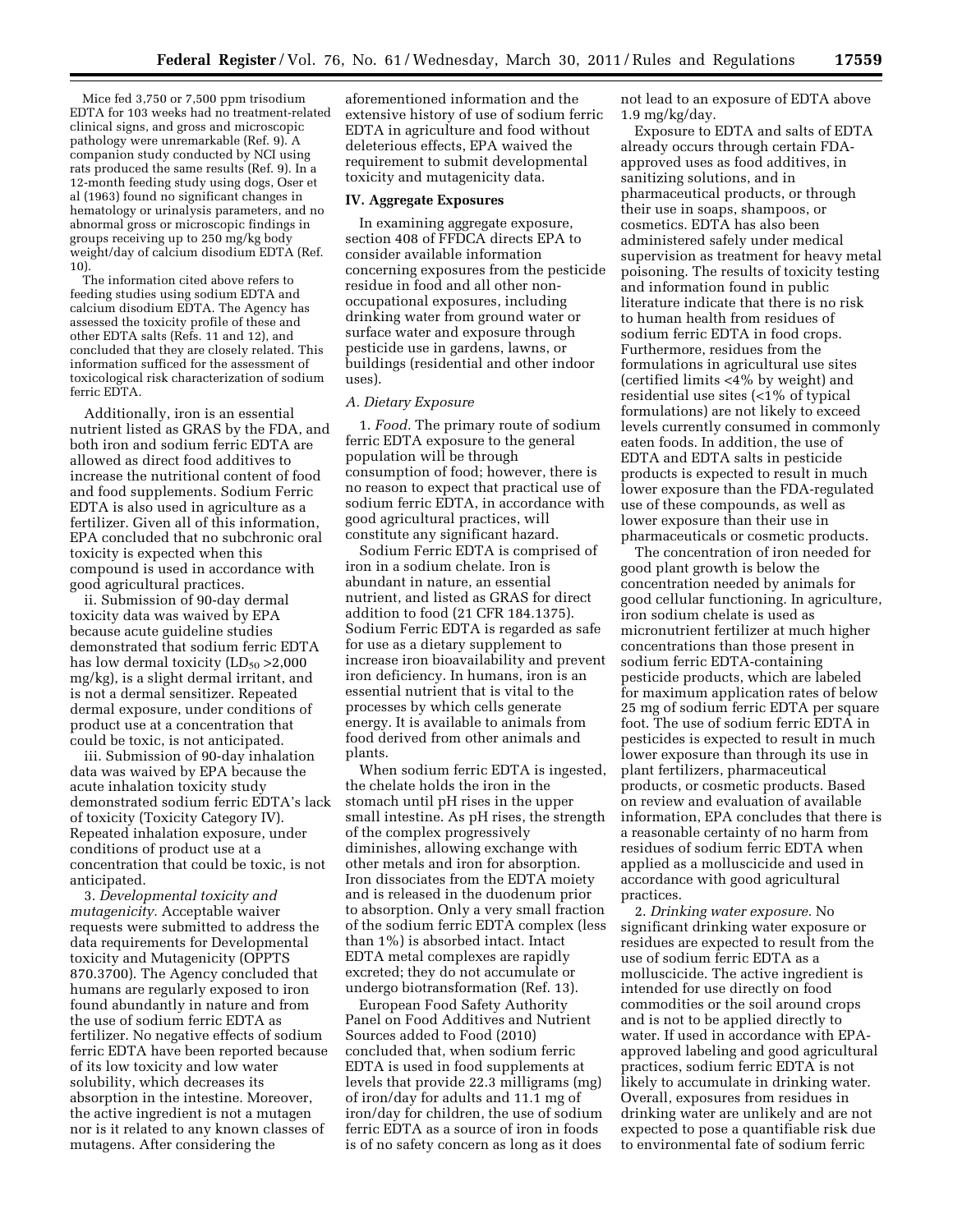EDTA and lack of residues of toxicological concerns.

### *B. Other Non-Occupational Exposure*

The potential for non-dietary exposure of the general population, including infants and children, is limited based on the use patterns of sodium ferric EDTA. The end use products containing sodium ferric EDTA are granules or pellets that do not produce any dust and are applied directly to the ground. Therefore, it is unlikely that there will be any dermal or inhalation exposure when the product is applied according to the label use directions. Furthermore, sodium ferric EDTA was demonstrated to be practically non-toxic (Toxicity Category IV) to rats in an acute dermal toxicity guideline study (MRID 45848104) and practically non-toxic (Toxicity Category IV) to rats in an acute inhalation toxicity guideline study (MRID 45848105). Nondietary exposures are not expected to pose any quantifiable risk to the general population.

# **V. Cumulative Effects From Substances With a Common Mechanism of Toxicity**

Section 408(b)(2)(D)(v) of FFDCA requires that, when considering whether to establish, modify, or revoke a tolerance, the Agency consider ''available information'' concerning the cumulative effects of a particular pesticide's residues and ''other substances that have a common mechanism of toxicity.''

EPA has not found sodium ferric EDTA to share a common mechanism of toxicity with any other substances, and sodium ferric EDTA does not appear to produce a toxic metabolite as its mode of action against the target pests. For the purposes of this tolerance action, therefore, EPA has assumed that sodium ferric EDTA does not have a common mechanism of toxicity with other substances. For information regarding EPA's efforts to determine which chemicals have a common mechanism of toxicity and to evaluate the cumulative effects of such chemicals, see EPA's Web site at *[http://](http://www.epa.gov/pesticides/cumulative)  [www.epa.gov/pesticides/cumulative.](http://www.epa.gov/pesticides/cumulative)* 

## **VI. Determination of Safety for U.S. Population, Infants and Children**

FFDCA section 408(b)(2)(C) provides that EPA shall assess the available information about consumption patterns among infants and children, special susceptibility of infants and children to pesticide chemical residues, and the cumulative effects on infants and children of the residues and other substances with a common mechanism of toxicity. In addition, FFDCA section

408(b)(2)(C) provides that EPA shall apply an additional tenfold margin of safety for infants and children in the case of threshold effects to account for prenatal and postnatal toxicity and the completeness of the database unless EPA determines that a different margin of safety will be safe for infants and children. Margins of exposure (safety), which are often referred to as uncertainty factors, are incorporated into EPA risk assessments either directly or through the use of a margin of exposure analysis, or by using uncertainty (safety) factors in calculating a dose level that poses no appreciable risk.

Based on the results of the toxicological data discussed in Unit III.B., as well as all other available information, EPA concludes that there is a reasonable certainty that no harm will result to the U.S. population, including infants and children, from aggregate exposure to the residues of sodium ferric EDTA. This includes all anticipated dietary exposures and all other exposures for which there is reliable information. EPA has arrived at this conclusion based on the low level of toxicity of the compound, the minimal exposure from application/use of sodium ferric EDTA as a molluscicide, and the already widespread exposure through use as a fertilizer and food additive without any reported adverse effects on human health. Thus, there are no threshold effects of concern and, as a result, an additional margin of safety is not necessary.

# **VII. Other Considerations**

*A. Analytical Enforcement Methodology* 

An analytical method is not required for enforcement purposes since the Agency is establishing an exemption from the requirement of a tolerance without any numerical limitation.

### *B. International Residue Limits*

In making its tolerance decisions, EPA seeks to harmonize U.S. tolerances with international standards whenever possible, consistent with U.S. food safety standards and agricultural practices. EPA considers the international maximum residue limits (MRLs) established by the Codex Alimentarius Commission (Codex), as required by FFDCA section 408(b)(4). The Codex Alimentarius is a joint United Nations Food and Agriculture Organization/World Health Organization food standards program, and it is recognized as an international food safety standards-setting organization in trade agreements to

which the United States is a party. EPA may establish a tolerance that is different from a Codex MRL; however, FFDCA section 408(b)(4) requires that EPA explain the reasons for departing from the Codex level. The Codex has not established a MRL for sodium ferric EDTA.

### **VIII. Conclusions**

EPA concludes that there is a reasonable certainty that no harm will result to the U.S. population, including infants and children, from aggregate exposure to residues of sodium ferric EDTA. Therefore, an exemption is established for residues of sodium ferric EDTA in or on all food commodities when applied as a molluscicide and used in accordance with good agricultural practices.

#### **IX. References**

- 1. Heimbach J, Rieth S, Mohamedshah F, Slesinski R, Samuel-Fernando P, Sheehan T, Dickmann R, Borzelleca J. 2000. Safety assessment of iron EDTA sodium ion (Fe(3+)) ethylenediaminetetraacetic acid: Summary of toxicological, fortification and exposure data. *Food Chemical Toxicology* 38(1):99–111.
- 2. U.S. FDA. 2006 Agency Response Letter GRAS Notice No. GRN 000178 (Sodium Iron EDTA). Available from: *[http://](http://www.fda.gov/Food/FoodIngredientsPackaging/GenerallyRecognizedasSafeGRAS/GRASListings/ucm154622.htm) [www.fda.gov/Food/](http://www.fda.gov/Food/FoodIngredientsPackaging/GenerallyRecognizedasSafeGRAS/GRASListings/ucm154622.htm) [FoodIngredientsPackaging/](http://www.fda.gov/Food/FoodIngredientsPackaging/GenerallyRecognizedasSafeGRAS/GRASListings/ucm154622.htm) [GenerallyRecognizedasSafeGRAS/](http://www.fda.gov/Food/FoodIngredientsPackaging/GenerallyRecognizedasSafeGRAS/GRASListings/ucm154622.htm)  [GRASListings/ucm154622.htm.](http://www.fda.gov/Food/FoodIngredientsPackaging/GenerallyRecognizedasSafeGRAS/GRASListings/ucm154622.htm)*
- 3. U.S. FDA. 2004. Agency Response Letter GRAS Notice No. GRN 000152 (Sodium Iron EDTA). Available from: *[http://](http://www.fda.gov/Food/FoodIngredientsPackaging/GenerallyRecognizedasSafeGRAS/GRASListings/ucm154378.htm) [www.fda.gov/Food/](http://www.fda.gov/Food/FoodIngredientsPackaging/GenerallyRecognizedasSafeGRAS/GRASListings/ucm154378.htm) [FoodIngredientsPackaging/](http://www.fda.gov/Food/FoodIngredientsPackaging/GenerallyRecognizedasSafeGRAS/GRASListings/ucm154378.htm) [GenerallyRecognizedasSafeGRAS/](http://www.fda.gov/Food/FoodIngredientsPackaging/GenerallyRecognizedasSafeGRAS/GRASListings/ucm154378.htm)  [GRASListings/ucm154378.htm.](http://www.fda.gov/Food/FoodIngredientsPackaging/GenerallyRecognizedasSafeGRAS/GRASListings/ucm154378.htm)*
- 4. U.S. EPA. 2008. Sodium Ferric EDTA Biopesticides Registration Action document dated November 20, 2008.
- 5. U.S. EPA. 2011. Dietary Risk Assessment (Ferric Sodium EDTA). Memorandum from C. Fuentes, PhD to J. Fournier dated January 5, 2011.
- 6. U.S. EPA. 2011. Sodium Ferric EDTA Biopesticides Registration Action Document dated February 7, 2011 (available as ''Supporting & Related Materials'' within Docket Number EPA– HQ–OPP–2010–0144 at *[http://](http://www.regulations.gov) [www.regulations.gov](http://www.regulations.gov)*).
- 7. Yang SS. 1964. Toxicology of EDTA. *Food Cosmetics Toxicology* 2:763–765.
- 8. Wynn JE, Van't Riet B, Borzelleca JF. 1970. The toxicity and pharmacodynamics of EGTA: oral administration to rats and comparisons with EDTA. *Toxicology Applied Pharmacology* 16(3):807–817.
- 9. National Cancer Institute. 1977. Bioassay of trisodium ethylenediaminetetraacetate trihydrate (EDTA) for possible carcinogenicity: CAS No. 150–38–9. Bethesda (MD): National Cancer Institute, Carcinogenesis Program/ Research Triangle Park (NC): National